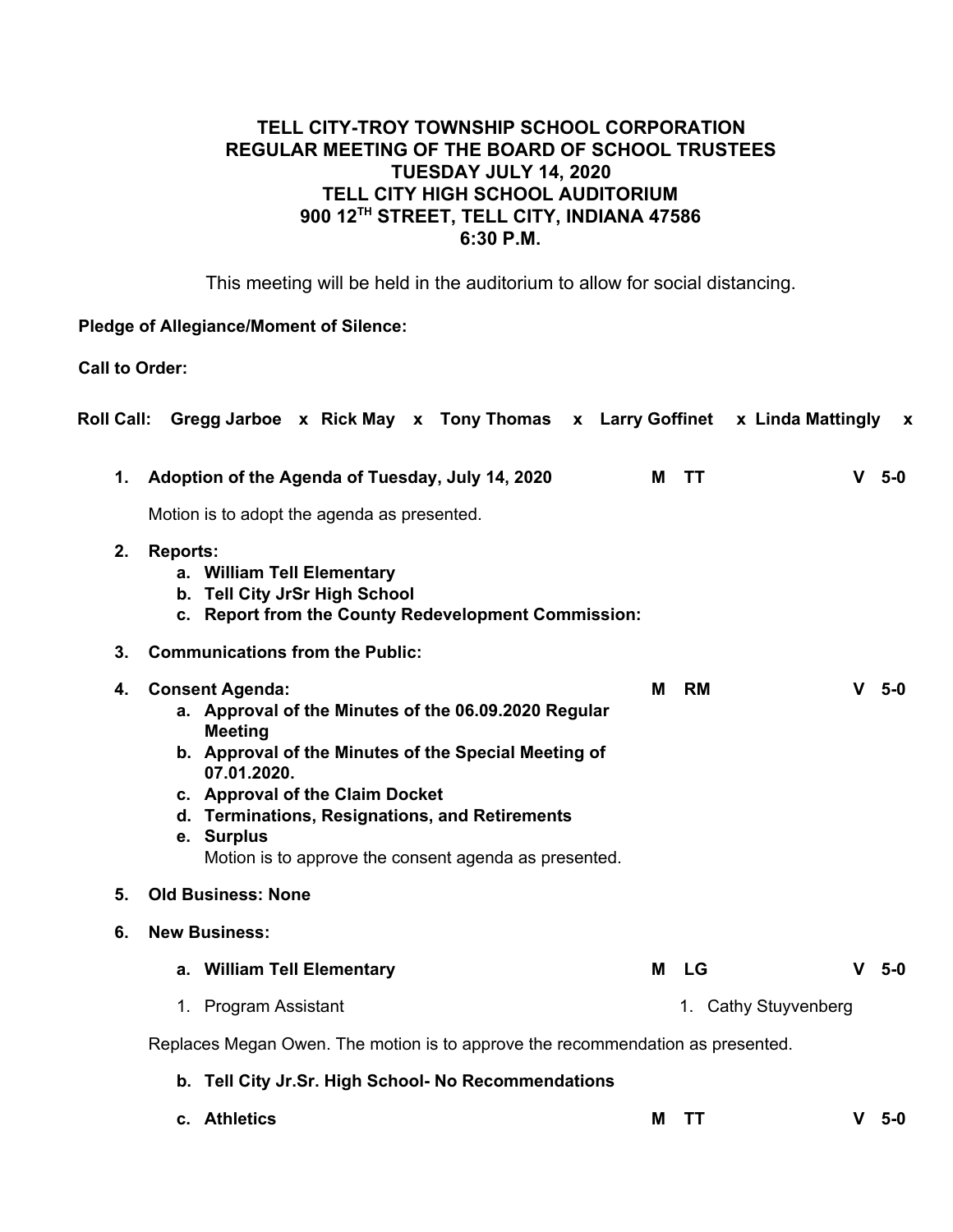- 1. Volunteer Cross Country Coach
- 2. Volunteer Cross Country Coach
- 3. Volunteer Cross Country Coach
- 4. Volunteer Cross Country Coach
- 5. Volunteer Cross Country Coach
- 6. Volunteer Cross Country Coach
- 7. Volunteer Cross Country Coach
- 8. Volunteer Asst. Football Coach
- 9. Assistant Volleyball Coach
- 10. Volunteer Assistant Football Coach
- 11. Volunteer Assistant Football Coach
- 12. Athletics Eligibility During COVID Policy
- 1. Elliot Reed
- 2. Thomas Simpson
- 3. Leo Simpson
- 4. Nate Kaiser
- 5. Alex Ramsey
- 6. Seth Vaquero
- 7. Brittany Busse
- 8. Alex Hermann
- 9. McKenzie Hayes
- 10. Matt Leistner
- 11. Carson Leibering
- **12. BELOW**

# *Athletics during COVID-19 Specific to the 2020-21 School Year*

*Tell City Jr.-Sr. High School is committed to supporting our students and community as we work to navigate through the COVID-19 Pandemic. Athletics are an integral part of a student's experience in school. IHSAA and the Tell City-Troy Township School Corporation have taken precautionary measures both inside and outside the classroom to protect students and the community during the COVID-19 crisis. Students who choose to participate in athletics that are sanctioned by the IHSAA must meet the following eligibility requirements:*

- **●** *Meet the eligibility requirements described in the ISHAA handbook.*
- **●** *Earn passing grades, 60% or higher, in 5 of 7 classes the previous 9 weeks, starting in the 9th grade. At all times, students must have 5 passing classes on the report card most recently published by the School.*
- **●** *Signed and passed physical on file by student, parent/guardian and medical professional. For the 2020-21 school year, a waiver form can be filled out for students who had a valid physical on file the previous year.*
- **●** *Signed drug testing consent form by student and parent/guardian.*
- **●** *Take relevant ISTEP+ or Graduate Qualifying assessments.*
- **●** *Take a class in Math and in English in grades 7-11. Students in grade 12 must take an English class.*
- **●** *To attend practices, students must physically be in attendance at school all day. Exceptions will only be made for students who obtain a physician's note which indicates the visit is not related to illness (i.e. visit to Orthodontist or Physical Therapist) OR for any other absence deemed EXEMPT in accordance to the Student Handbook (family funeral, field trips, etc.).*

Motion is to approve the athletic positions and policy update as recommended.

#### **d. TCJSHS Course Offerings M LM V 5-0**

You have been provided a list of classes that we would like to offer at TCJSHS. Some of these classes are already on the books, and we are simply updating the course names and codes due to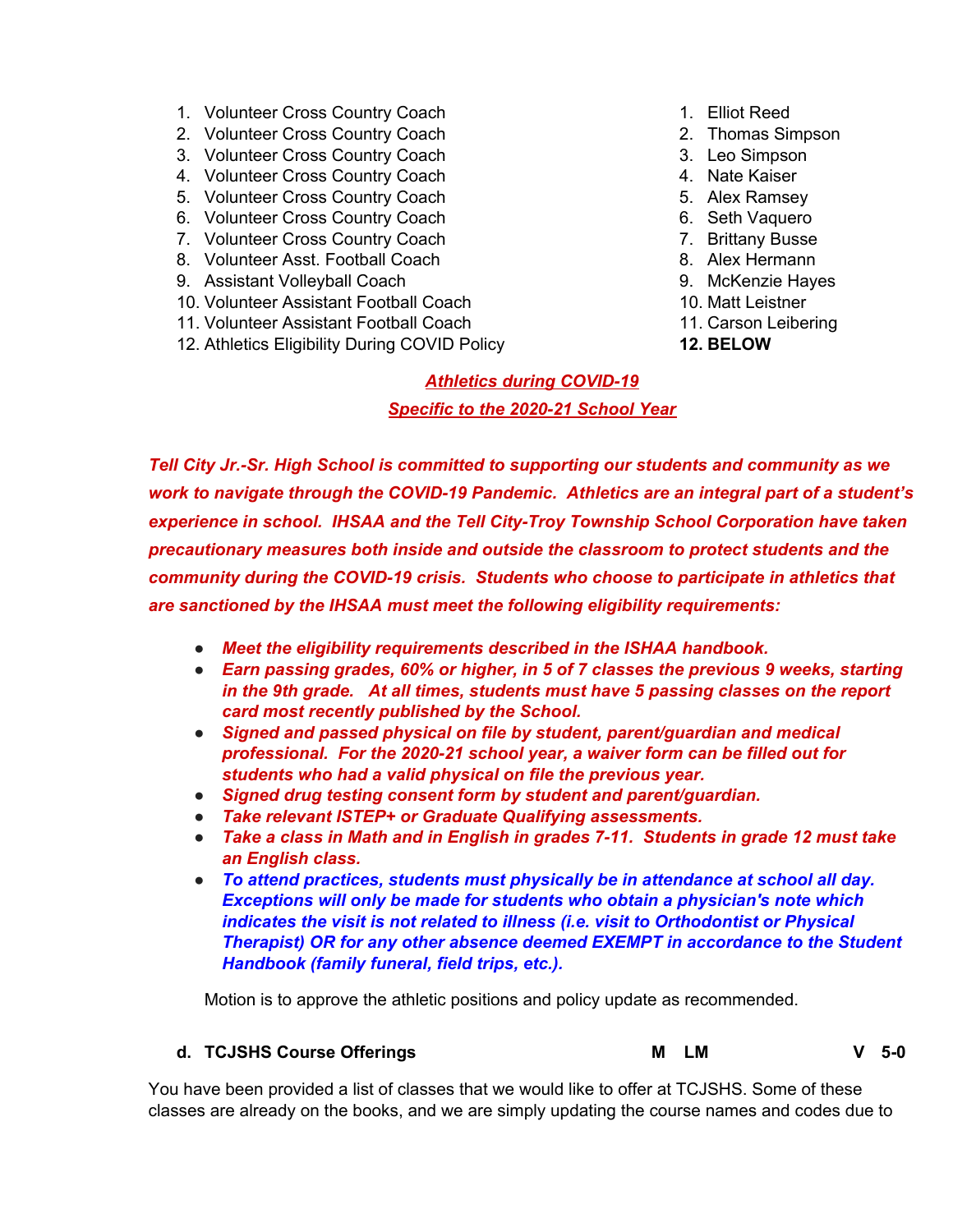changes at the state level. If you have any questions, Mr. Ramsey is available to address them. The motion is to approve the courses as presented.

| e. Approval of Class Fees                                                                                                                                                                                                                                                   | M LG | -5-0   |  |  |
|-----------------------------------------------------------------------------------------------------------------------------------------------------------------------------------------------------------------------------------------------------------------------------|------|--------|--|--|
| Mr. Goffinet has reviewed the class fees as submitted by the schools and asserts they are<br>reasonable and meet all constitutional provisions as required. We ask that you approve these class<br>fees as presented. The motion is to approve the class fees as presented. |      |        |  |  |
| f. WTE Handbook                                                                                                                                                                                                                                                             | M LM | $V5-0$ |  |  |

Mrs. Noble has provided updates to the WTE handbook for your approval. Most of these updates are related to the current COVID pandemic. She is available for any questions. Motion is to approve the handbook as recommended.

|  | g. JSHS Handbook | M LM | $V$ 5-0 |
|--|------------------|------|---------|
|--|------------------|------|---------|

Mr.. Ramsey has provided updates to the JSHS handbook for your approval. Most of these updates are related to the current COVID pandemic. He is available for any questions. Motion is to approve the handbook as presented.

| h. Surety Bond | RM<br>Μ | $V$ 5-0 |
|----------------|---------|---------|
|                |         |         |

Included in your packet are the 2020 Surety bonds, which are required for certain employees that deal with money throughout the corporation. Those positions are:

- Corporation Treasurer
- WTE Treasurer
- JSJS Treasurer
- Athletic Secretary
- WTE Cafeteria Manager
- JSHS Cafeteria Manager
- Athletic Director
- Corporation Payroll Coordinator
- Elementary Principal
- JSHS Principal
- ECA Manager
- Corporation Office Assistant/Receptionist Motion is to approve those positions as listed for the surety bond.
- **i. Acceptance of Bids (Bread, Fuel, Milk) M LM V 5-0**

We will accept bids that are received at the time of the meeting (due date). Motion is to approve the bids that were received from Bimbo, C&S, and IAESC.

### **j. 2021 Budget Process and Timeline M TT V 5-0**

Included in your packets is the proposed budget process and timeline. Mrs. Elder has provided this to ensure we hit all mandatory benchmarks and meetings. Please review the document, as we will need a quorum at all days shaded in gray. Mr. Jarboe indicates he cannot be in attendance at the 8.18 meeting but we will have a quorum. Calendar is adopted as presented.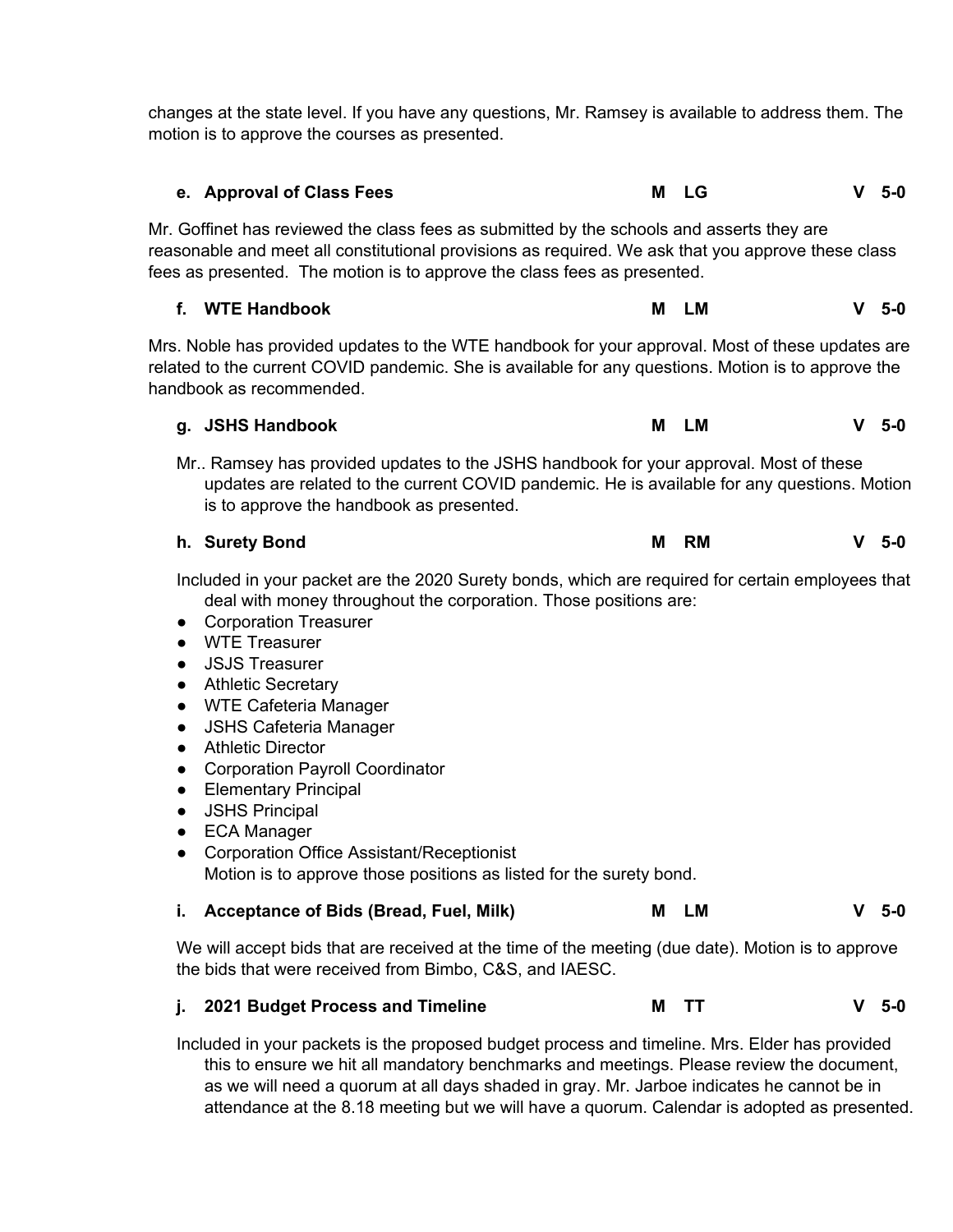#### **k. Resolution for Suspension of School Board Policies M RM V 5-0 Conflicting with Waivers or Extensions During the Covid-19 Pandemic**

This resolution allows fluidity as the pandemic continues to evolve. It ensures that no existing board policy supersedes Executive Orders from the governor. It allows for flexibility in the upcoming school year. Motion is to approve the resolution as presented.

# **l. 2020-2021 Calendar Update M LG V 5-0**

The 2020 calendar includes 08.06.20 and 08.07.20 as vacation days for Tell City Schweizer Fest. As there is no need for students/staff to be off on those days I recommend we incorporate them back into the calendar. I recommend that we end the semester 2 days earlier than scheduled, on 12.16.2020. I also recommend the board providing the option of attendance during Fall Break. If schools are closed early in the year, it may be possible to make up the time during fall break. This decision would be made closer to fall break and based on our attendance, projections on infection, and guidance (if any) from the state.

#### **m. Special Policy and Administrative Guidelines Update- Reopening During COVID-19 Pandemic, participation in ECA's and Athletics M TT S LM V 5-0**

This policy addresses several recommendations from the DOE, the Department of Health, the CDC, and the state of Indiana.

As recommended by the DOE, we must have a policy allowing students and staff to wear masks. Our policy will require masks to be worn on buses (for school and ECA travel). It will recommend (not require) them in classrooms and other areas where social distancing is more feasible. Any fever now requires a student to be out of school 3 days from the point they are fever free. This policy excludes students that have symptoms of COVID-19 if those symptoms are not otherwise explained. These will require doctors notes. For example, if a student has a headache and it is documented that they suffer from frequent migraines, or they have some other medical reason for that headache, they would be allowed to return once the symptoms have subsided. A student with fever who receives a positive flu test may return 3 days after the last fever. A student with a fever that does not have any explanation would be out for the full 10 calendar days. This policy allows for short term closures for cleaning. It provides options for virtual instruction.

What will we be doing?

Clustering: students K-8 will move about the buildings as little as possible.

Assigned Seats: Students will have assigned seats in all classrooms, on the buses, and in the cafeterias. ECA trips will have to record the position of each student on the bus.

Lunches: most lunches will be in classrooms. The JSHS will incorporate a 3rd lunch. Guests for lunches are not allowed.

Increased and more thorough cleaning.

Masks mandatory when social distancing is not possible.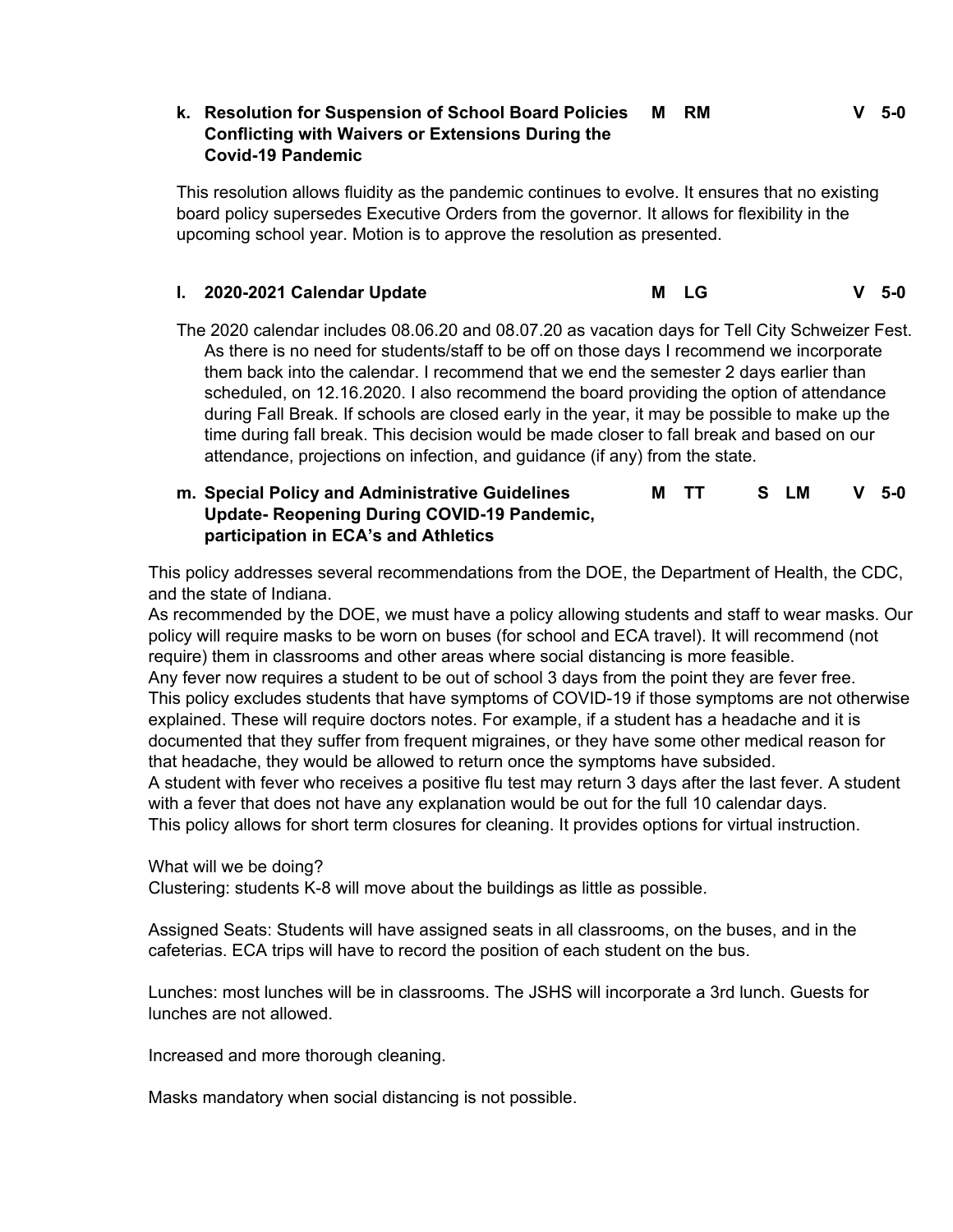To ensure the health of our students and the ability to participate in ECA's and Athletics, the following statement will be added to **AG 2430 (Clubs and Activities) and AG 2431 (Interscholastic Athletics).** For students to participate in afterschool programs, they must be in physical attendance at school the day of the event.

To attend practices and events, students must physically be in attendance at school all day. Exceptions will only be made for students who obtain a physician's note which indicates the visit is not related to illness (i.e. visit to Orthodontist or Physical Therapist) OR for any other absence deemed EXEMPT in accordance to the Student Handbook (family funeral, field trips, etc.).

### **7. Such Other Business as May Come Before the Board**

**8. Adjournment:**

**a.**

In accordance with the Americans with Disabilities Act, if anyone wishes to attend, hear or present evidence at the public meeting on the above referenced matter(s), and is in need of reasonable accommodation, please contact the Office of the Superintendent of the Tell City-Troy Township School Corporation, so that accommodations can be made. The Superintendent may be contacted by mailing to Tell City-Troy Township School Corporation, 837 17<sup>th</sup>., Tell City, IN 47586, or by telephoning (812) 547-3300.

This meeting is a meeting of the School Board in public for the purpose of conducting the business of the Tell City-Troy Township School Corporation and is not to be considered a public community meeting. There will be time for public participation as indicated by agenda item "Communications from the Public."

# **These minutes have been approved by the Tell City-Troy Township School Board of Trustees.**

**\_\_\_\_\_\_\_\_\_\_\_\_\_\_\_\_\_\_\_\_\_\_\_\_\_\_\_\_\_\_\_\_\_\_\_\_\_\_\_\_\_\_\_\_\_\_\_\_\_\_\_\_ \_\_\_\_\_\_\_\_\_\_\_\_\_\_\_\_\_\_\_\_\_\_\_\_**

**Board Secretary Date**